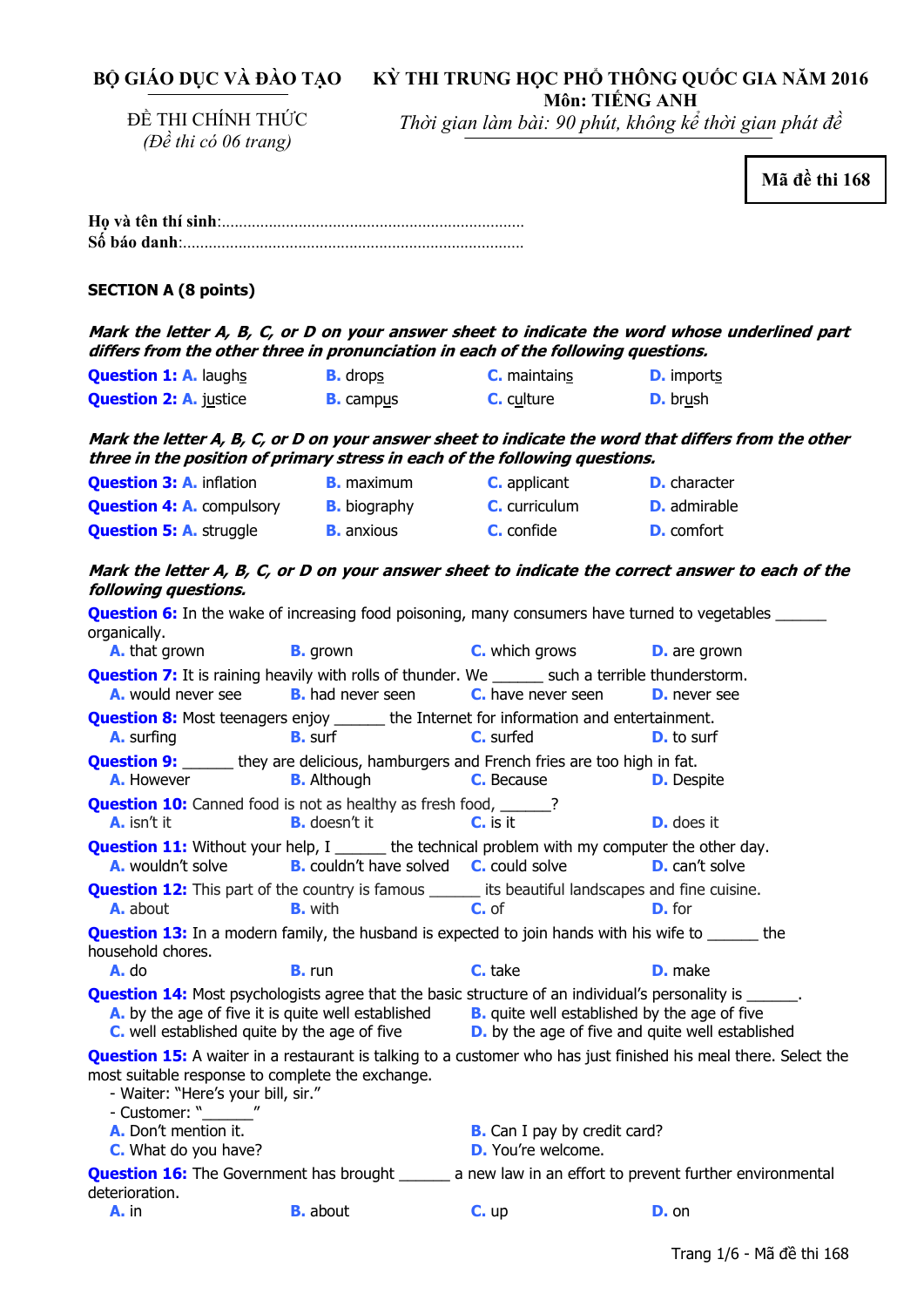| <b>Question 17:</b> She took a course in fine arts ______ starting her own business in interior design.                                                                           | <b>A.</b> with a view to <b>B.</b> in terms of <b>C.</b> in order to |                                                                         | <b>D.</b> with reference to                                                                                         |  |  |
|-----------------------------------------------------------------------------------------------------------------------------------------------------------------------------------|----------------------------------------------------------------------|-------------------------------------------------------------------------|---------------------------------------------------------------------------------------------------------------------|--|--|
| <b>Question 18:</b> All the <u>same in</u> the stadium applauded the winner of the marathon when he crossed the<br>finishing line.<br><b>A.</b> watchers                          | <b>Example 1</b> B. audience                                         | C. viewers                                                              | <b>D.</b> spectators                                                                                                |  |  |
| <b>Question 19:</b> The table in the living room should be moved to the new TV set.                                                                                               |                                                                      |                                                                         |                                                                                                                     |  |  |
|                                                                                                                                                                                   |                                                                      | <b>A.</b> get rid of <b>B.</b> pave the way for <b>C.</b> make room for | <b>D.</b> take hold of                                                                                              |  |  |
| <b>Question 20:</b> The US president Barack Obama _______ an official visit to Vietnam in May 2016, which is of<br>great significance to the comprehensive bilateral partnership. |                                                                      |                                                                         |                                                                                                                     |  |  |
| A. delivered<br><b>Question 21:</b> Two close friends Tom and Kyle are talking about Kyle's upcoming birthday. Select the most                                                    | <b>B.</b> paid                                                       | C. offered <b>C.</b> offered                                            | <b>D.</b> gave                                                                                                      |  |  |
| suitable response to complete the exchange.<br>- Kyle: "_______"                                                                                                                  | - Tom: "Can I bring a friend to your birthday party?"                |                                                                         |                                                                                                                     |  |  |
| A. It's my honour.<br><b>C.</b> The more the merrier.                                                                                                                             |                                                                      | <b>B.</b> Let's do it then.<br><b>D.</b> That's right.                  |                                                                                                                     |  |  |
| <b>Question 22:</b> Candidates are requested to $\_\_\_\_$ the form to the admissions officer by July 25 <sup>th</sup> .<br>A. fill out                                           | <b>B.</b> show up                                                    | C. pass over                                                            | <b>D.</b> hand in                                                                                                   |  |  |
| <b>Question 23:</b> The firefighters' single-minded devotion to the rescue of the victims of the fire was ______.<br><b>A.</b> respecting <b>B.</b> respective                    |                                                                      | <b>C.</b> respectful <b>D.</b> respectable                              |                                                                                                                     |  |  |
| <b>Question 24:</b> The university administrations are introducing new measures to ______ that the enrolment                                                                      |                                                                      |                                                                         |                                                                                                                     |  |  |
| process runs smoothly.                                                                                                                                                            |                                                                      | A. maintain <b>B.</b> improve <b>C.</b> facilitate                      | <b>D.</b> ensure                                                                                                    |  |  |
| Mark the letter A, B, C, or D on your answer sheet to indicate the word(s) CLOSEST in meaning to<br>the underlined word(s) in each of the following questions.                    |                                                                      |                                                                         |                                                                                                                     |  |  |
| <b>Question 25:</b> Not until all their demands had been turned down did the workers decide to go on strike for                                                                   |                                                                      |                                                                         |                                                                                                                     |  |  |
| more welfare.<br><b>B.</b> sacked<br><b>A.</b> rejected                                                                                                                           |                                                                      | <b>C.</b> reviewed                                                      | <b>D.</b> deleted                                                                                                   |  |  |
| <b>Question 26:</b> Environmentalists appeal to the government to enact laws to stop factories from discharging<br>toxic chemicals into the sea.                                  |                                                                      |                                                                         |                                                                                                                     |  |  |
| <b>A.</b> releasing                                                                                                                                                               |                                                                      | <b>B.</b> producing <b>C.</b> obtaining                                 | <b>D.</b> dismissing                                                                                                |  |  |
| in language teaching.                                                                                                                                                             |                                                                      |                                                                         | <b>Question 27:</b> The overall aim of the book is to help bridge the gap between theory and practice, particularly |  |  |
| A. increase the understanding<br><b>C.</b> minimise the limitations                                                                                                               |                                                                      | <b>B.</b> reduce the differences<br><b>D.</b> construct a bridge        |                                                                                                                     |  |  |
|                                                                                                                                                                                   |                                                                      |                                                                         | Mark the letter A, B, C, or D on your answer sheet to indicate the underlined part that needs                       |  |  |
| correction in each of the following questions.                                                                                                                                    |                                                                      |                                                                         |                                                                                                                     |  |  |
| <b>Question 28:</b> The longer the children waited in the long queue, the more impatiently they became.                                                                           |                                                                      |                                                                         |                                                                                                                     |  |  |
|                                                                                                                                                                                   |                                                                      |                                                                         | <b>Question 29:</b> Because of bad weather conditions, it took the explorers three days reaching their destination. |  |  |
| <b>Question 30:</b> According to most doctors, massage relieves pain and anxiety, eases depression and                                                                            |                                                                      |                                                                         |                                                                                                                     |  |  |
| speeding up recovery from illnesses.                                                                                                                                              |                                                                      |                                                                         |                                                                                                                     |  |  |
| <b>Question 31:</b> New sources of energy have been looking for as the number of fossil fuels continues to decrease.                                                              |                                                                      |                                                                         |                                                                                                                     |  |  |
| <b>Question 32:</b> The science of medicine, which progress has been very rapid lately, is perhaps the most important<br>of all sciences.                                         |                                                                      |                                                                         |                                                                                                                     |  |  |
| D                                                                                                                                                                                 |                                                                      |                                                                         |                                                                                                                     |  |  |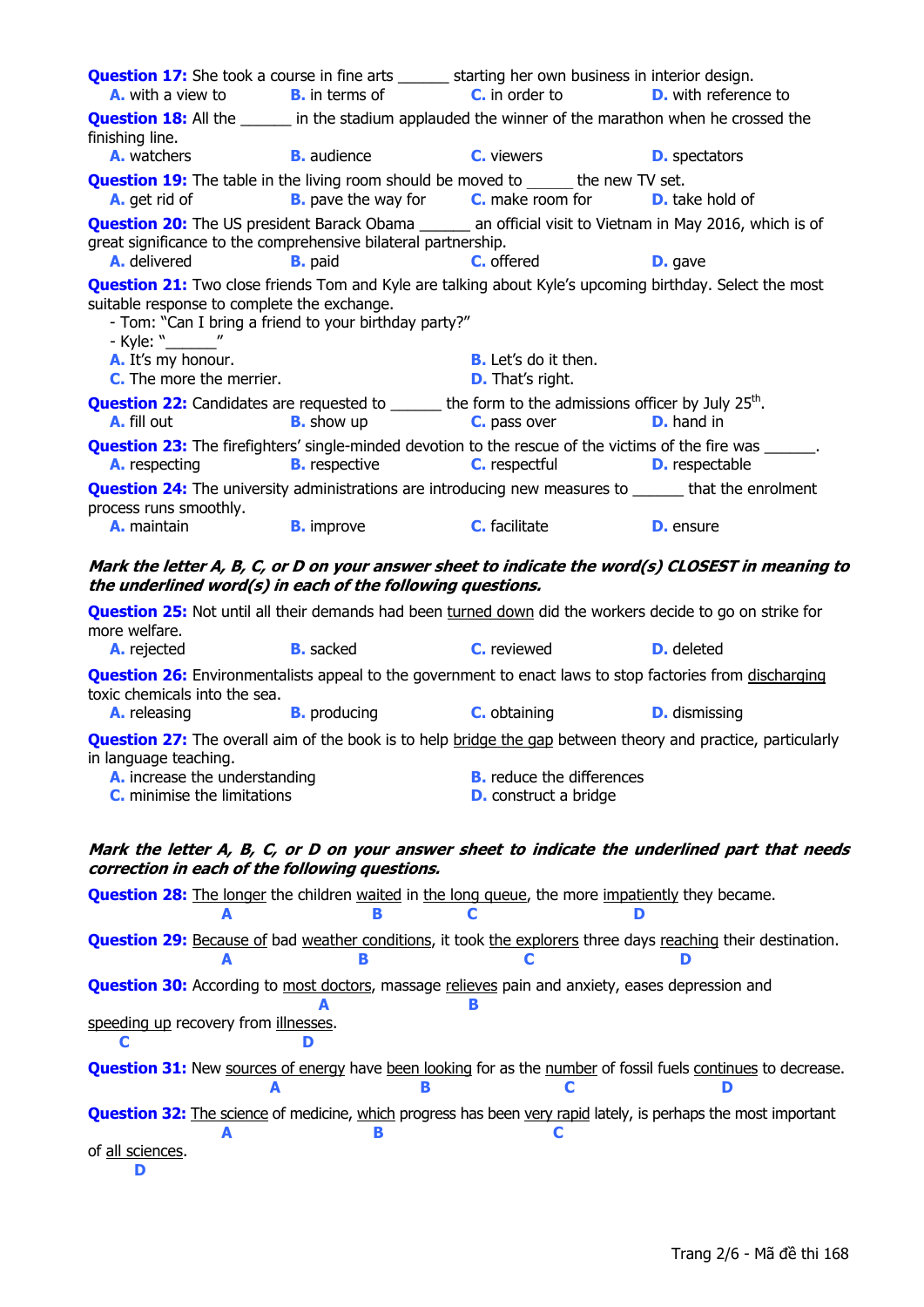### **Read the following passage and mark the letter A, B, C, or D on your answer sheet to indicate the correct answer to each of the questions from 33 to 42.**

Though called by sweet-sounding names like Firinga or Katrina, tropical cyclones are huge rotating storms 200 to 2,000 kilometers wide with winds that blow at speeds of more than 100 kilometers per hour (kph). Weather professionals know them as tropical cyclones, but **they** are called hurricanes in the Caribbean Sea, typhoons in the Pacific Ocean, and cyclones in the Indian Ocean. They occur in both the northern and southern hemispheres. Large ones have destroyed cities and killed hundreds of thousands of people.

Tropical cyclones begin over water that is warmer than 27 degrees Celsius (80 degrees Fahrenheit) slightly north or south of the earth's equator. Warm, **humid** air full of water vapor moves upward. The earth's rotation causes the growing storm to start to rotate around its center (called the eye). At a certain height, the water vapor condenses, changing to liquid and releasing heat. The heat draws more air and water vapor upward, creating a cycle as air and water vapor rise and liquid water falls. If the cycle speeds up until winds reach 118 kilometers per hour, the storm qualifies as a tropical cyclone.

Most deaths in tropical cyclones are caused by storm surge. This is a rise in sea level, sometimes seven meters or more, caused by the storm pushing against the ocean's surface. Storm surge was to blame for the flooding of New Orleans in 2005. The storm surge of Cyclone Nargis in 2008 in Myanmar pushed seawater nearly four meters deep some 40 kilometers inland, resulting in many deaths.

It has never been easy to forecast a tropical cyclone accurately. The goal is to know when and where the next tropical cyclone will form. "And we can't really do that yet," says David Nolan, a weather researcher from the University of Miami. The direction and strength of tropical cyclones are also difficult to predict, even with computer assistance. In fact, long-term forecasts are poor; small differences in the combination of weather factors lead to very different storms. More accurate forecasting could help people decide to **evacuate** when a storm is on the way.

Adapted from "Reading Explorer 2" by Paul MacIntyre

| A. more than 100 kph<br>C. less than 100 kph                                                                                                                                                                                                                                                                                                                                     | <b>Question 33:</b> As stated in paragraph 1, tropical cyclones are storms with winds blowing at speeds of ______.<br><b>B.</b> at least 200 kph<br><b>D.</b> no less than 200 kph |  |
|----------------------------------------------------------------------------------------------------------------------------------------------------------------------------------------------------------------------------------------------------------------------------------------------------------------------------------------------------------------------------------|------------------------------------------------------------------------------------------------------------------------------------------------------------------------------------|--|
| <b>Question 34:</b> The word "they" in paragraph 1 refers to ______.<br>A. sweet-sounding names<br><b>C.</b> tropical cyclones                                                                                                                                                                                                                                                   | <b>B.</b> wind speeds<br><b>D.</b> weather professionals                                                                                                                           |  |
| <b>Question 35:</b> According to the passage, tropical cyclones are called typhoons in ______.<br>A. the Indian Ocean<br><b>C.</b> the Atlantic Ocean                                                                                                                                                                                                                            | <b>B.</b> the Arctic Ocean<br><b>D.</b> the Pacific Ocean                                                                                                                          |  |
| <b>Question 36:</b> The word " <b>humid</b> " in paragraph 2 is closest in meaning to ______.<br><b>A.</b> moist<br><b>B.</b> dry                                                                                                                                                                                                                                                | <b>D.</b> thick<br>$C.$ thin                                                                                                                                                       |  |
| <b>Question 37:</b> Which of the following comes first in the process of storm formation?<br>A. Liquid water falls.<br>C. Water vapor condenses.                                                                                                                                                                                                                                 | <b>B.</b> Warm, humid air moves upward.<br><b>D.</b> Wind speed reaches 118 kph.                                                                                                   |  |
| <b>Question 38:</b> According to the passage, a storm surge is ______.<br><b>A.</b> a rise in sea level                                                                                                                                                                                                                                                                          | <b>B.</b> pushing seawater <b>C.</b> a tropical cyclone<br><b>D.</b> inland flooding                                                                                               |  |
| <b>Question 39:</b> What is true about the storm surge of Cyclone Nargis?<br>A. It took a very high death toll.<br>C. It occurred in Myanmar in 2005.                                                                                                                                                                                                                            | <b>B.</b> It caused flooding in New Orleans in 2005.<br><b>D.</b> It pushed seawater 4 kilometers inland.                                                                          |  |
| <b>Question 40:</b> The word " <b>evacuate</b> " in paragraph 4 mostly means ______.<br>A. move to safer places<br><b>C.</b> take preventive measures                                                                                                                                                                                                                            | <b>B.</b> make accurate predictions<br><b>D.</b> call for relief supplies                                                                                                          |  |
| <b>Question 41:</b> Which of the following statements is NOT true according to the passage?<br>A. The center of a growing storm is known as its eye.<br><b>B.</b> The direction and strength of tropical cyclones are difficult to forecast.<br>C. Tropical cyclones are often given beautiful names.<br>D. Tropical cyclone predictions depend entirely on computer assistance. |                                                                                                                                                                                    |  |
| <b>Question 42:</b> Which of the following would serve as the best title for the passage?<br>Curios Escocacting Curios D Transaction D D Transaction                                                                                                                                                                                                                             |                                                                                                                                                                                    |  |

- **A.** Cyclone Forecasting **B.** Tropical Cyclones
- **C.** Storm Surges **D. D.** Cyclone Formation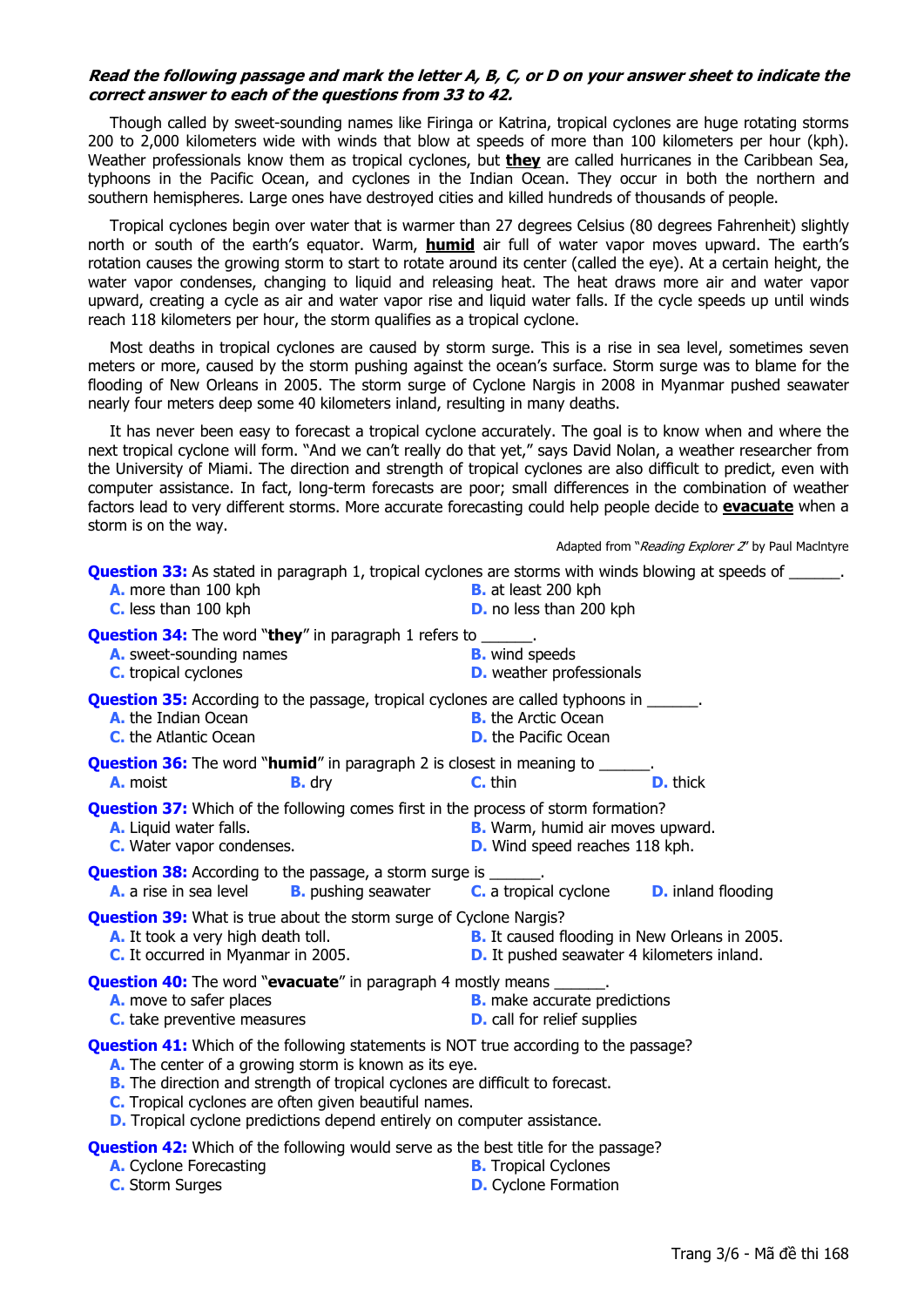## **Mark the letter A, B, C, or D on your answer sheet to indicate the word(s) OPPOSITE in meaning to the underlined word(s) in each of the following questions.**

**Question 43:** It is widely known that the excessive use of pesticides is producing a detrimental effect on the local groundwater.<br>**A.** useless

**A.** useless **B.** harmless **C.** damaging **D.** fundamental

**Question 44:** His dreamlike villa in the new residential quarter is the envy of his friends.

**A.** something that everybody looks for **B.** something that everybody dreams of

**C.** something that nobody wants **D.** something that nobody can afford

#### **Read the following passage and mark the letter A, B, C, or D on your answer sheet to indicate the correct word or phrase that best fits each of the numbered blanks from 45 to 54.**

### THE DANGERS OF DIETING

Thanks to our modern lifestyle, with more and more time spent sitting down in front of computers than ever before, the (45) of overweight people is at a new high. As people frantically search for a solution (46)\_\_\_\_\_\_ this problem, they often try some of the popular fad diets being offered. Many people see fad diets (47)\_\_\_\_\_\_ harmless ways of losing weight, and they are grateful to have them. Unfortunately, not only don't fad diets usually (48) the trick, they can actually be dangerous for your health.

Although permanent weight loss is the (49)\_\_\_\_\_\_, few are able to achieve it. Experts estimate that 95 percent of dieters return to their starting weight, or even (50) weight. While the reckless use of fad diets can bring some (51) entitled results, long-term results are very rare.

(52)\_\_\_\_\_\_, people who are fed up with the difficulties of changing their eating habits often turn to fad diets. (53) being moderate, fad diets involve extreme dietary changes. They advise eating only one type of food, or they prohibit other types of foods entirely. This results in a situation (54) a person's body doesn't get all the vitamins and other things that it needs to stay healthy.

Adapted from "Active Skills for Reading: Book 3" by Neil J. Anderson

| <b>Question 45: A. number</b>       | <b>B.</b> range       | <b>C.</b> amount      | <b>D.</b> sum            |
|-------------------------------------|-----------------------|-----------------------|--------------------------|
| <b>Question 46: A. on</b>           | <b>B.</b> of          | $Cr$ to               | <b>D.</b> with           |
| <b>Question 47: A. by</b>           | <b>B.</b> like        | <b>C.</b> through     | <b>D.</b> as             |
| <b>Question 48: A. bring</b>        | <b>B.</b> do          | C. take               | <b>D.</b> play           |
| <b>Question 49: A. case</b>         | <b>B.</b> profit      | C. benefit            | <b>D.</b> goal           |
| <b>Question 50: A. lose</b>         | <b>B.</b> gain        | $C.$ put              | <b>D.</b> reduce         |
| <b>Question 51: A. initial</b>      | <b>B.</b> initiative  | <b>C.</b> initiating  | <b>D.</b> initiate       |
| <b>Question 52: A. Additionally</b> | <b>B.</b> Furthermore | <b>C.</b> Nonetheless | <b>D.</b> Consequently   |
| <b>Question 53: A. More than</b>    | <b>B.</b> In spite of | <b>C.</b> Rather than | <b>D.</b> In addition to |
| <b>Question 54: A. what</b>         | <b>B.</b> which       | C. why                | <b>D.</b> where          |

### **Read the following passage and mark the letter A, B, C, or D on your answer sheet to indicate the correct answer to each of the questions from 55 to 64**.

The concept of urban agriculture may conjure up images of rooftop, backyard or community gardens scattered among downtown city streets and surrounding neighborhoods. But in the Seattle area, and within and beyond the Puget Sound region, it means a great deal more. "Urban agriculture doesn't necessarily equate to production that occurs only in a metropolitan urban area," says Jason Niebler, who directs the Sustainable Agriculture Education (SAgE) Initiative at Seattle Central Community College. "It means we are providing for growing population food needs from surrounding rural landscapes, as well as from the core urban landscape."

Picture a series of **concentric** circles, with an urban core that produces some food at varying capacities, surrounded by a series of outlying rings of small farms that become increasingly more rural with distance. The hope is that such land use planning, from the inner core to the outer rings, will encourage local ecologically sound sustainable food production. This, in turn, will create local jobs and decrease reliance on distant food products that originate from petroleum-intensive large scale farms.

That's the idea behind SAgE, believed to be the nation's first metropolitan-based community college sustainable agriculture program that emphasizes farming practices across diverse landscape types from urban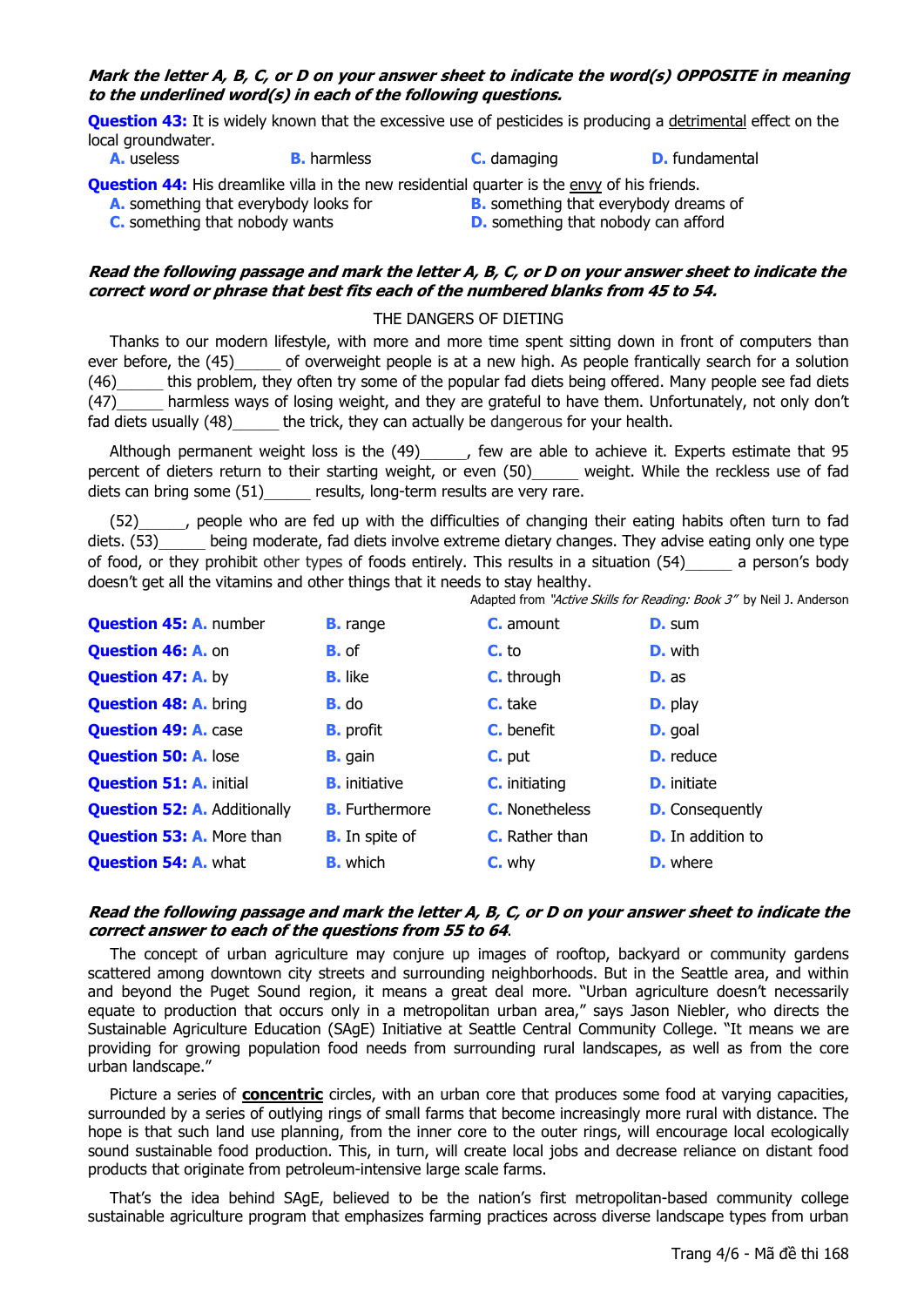centers to surrounding rural environs. "It's small scale agriculture with an urban focus," Niebler says. "Any urban population, large or small, can practice sustainable agriculture, improve food security and protect the environment, which ultimately results in resilient food systems and communities."

SAgE is a part of the National Science Foundation's Advanced Technological Education (ATE) Program, which is providing the project with \$157,375 over two years. ATE's goal is to support projects that strengthen the skills of technicians who work in industries regarded as vital to the nation's prosperity and security. The support largely goes to community colleges that work **in partnership with** universities, secondary schools, businesses and industries, as well as government agencies, which design and implement model workforce initiatives.

The SAgE project focuses on the environmental, socioeconomic, political and cultural issues related to sustainable food systems within Puget Sound watersheds through student and community education and research, and technological innovation. The curriculum offers courses that cover such issues as agricultural ecology, urban food systems, food politics and ethics, soil science, sustainable food production and technology, the integration of food and forests, and career opportunities.

"We've created a curriculum that is fundamental in nature, addressing the principles of sustainable agriculture and what a food system is – how it functions both locally and globally," Niebler says. "These courses are challenging, robust and inspirational. One of the really wonderful things about **them** is that we offer service learning opportunities, where students volunteer a portion of their time to working with local partner organizations. They can do a research project, or a service learning option. The ideal would be to prompt students into careers that involve sustainable practices in an urban agriculture setting."

Adapted from "Promoting Sustainable Agriculture" by Marlene Cimons

**Question 55:** It is stated in the passage that Jason Niebler

- **A.** preserves the core urban landscape **B.** provides food for Seattle's population
- **C.** studies at Seattle Central Community College **D.** directs the SAgE Initiative
- -

**Question 56:** It can be inferred from the passage that the conventional idea of urban agriculture  $\blacksquare$ .

- **A.** focuses mainly on agriculture within and beyond the Puget Sound region
- **B.** aims at food production and consumption in both rural and urban regions
- **C.** is associated with production only in metropolitan urban areas
- **D.** concerns with food production in any city's surrounding areas

**Question 57:** The word "**concentric**" in paragraph 2 is closest in meaning to \_

- **A.** coming from different places **B.** having the same size
	-
- **C.** going in different directions **D.** having the same center
	-

**Question 58:** Which of the following is supposed to be an outcome of the SAgE's new land use planning?

- **A.** Dependence on distant food products
- **B.** Increased food production in large scale farms
- **C.** Employment opportunities for local residents
- **D.** Modernized farming practices in rural environs

**Question 59:** The phrase "**in partnership with**" in paragraph 4 probably means

**A.** together with **B.** in addition to **C.** in place of **D.** instead of

**Question 60:** The curriculum of SAgE at Seattle Central Community College offers courses covering the following EXCEPT

- **A.** agricultural ecology **B.** career opportunities
- **C.** urban system development **D.** integration of food and forests

**Question 61:** In Niebler's opinion, the courses offered by the SAgE project are

- **A.** functional but impractical **B.** robust but unpromising **C.** challenging and costly **D.** hard but encouraging
- **Question 62:** The word "**them**" in paragraph 6 refers to \_\_\_\_\_\_.

**A.** courses **B.** opportunities **C.** principles **D.** students

**Question 63:** Which of the following is NOT true according to the passage?

- **A.** The curriculum that the SAgE project designs is fundamental in nature.
- **B.** The SAgE project alone will offer students sufficient jobs in urban agriculture.
- **C.** ATE helps to improve the skills of technicians in the nation's major industries.
- **D.** Resilient food systems can be attributed to sustainable agricultural practices.
- **Question 64:** Which of the following best describes the author's tone in the passage? **A.** Skeptical **B.** Provocative **C.** Supportive **D.** Satirical